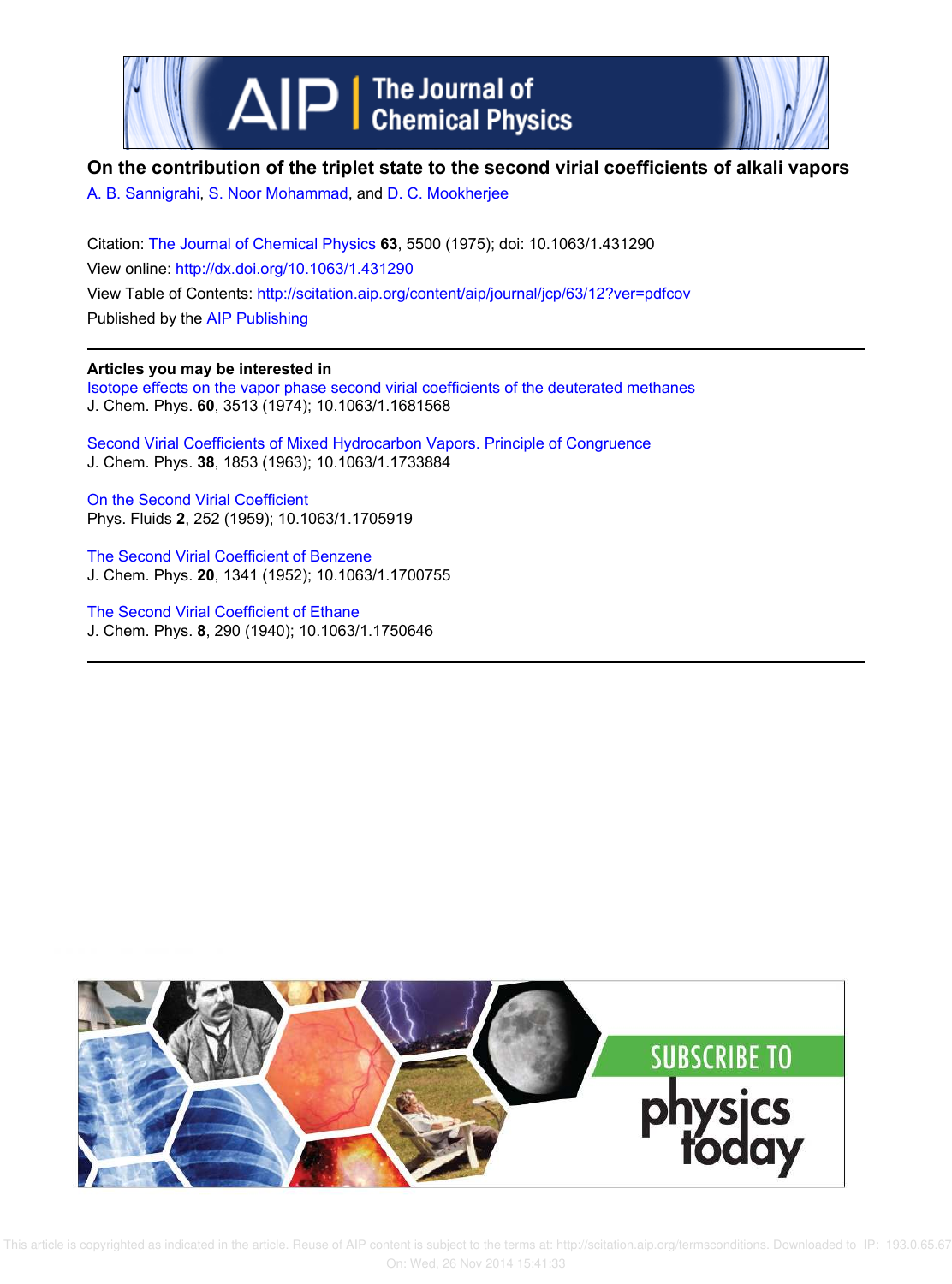## On the contribution of the triplet state to the second virial **coefficients of alkali vapors**

A. B. **Sannigrahi and S. Noor Mohammad\*** 

*Department of Chemistry, Indian Institute of Technology, Kharagpur-2, India* 

D. C. **Mookherjee** 

*Department of Pure Chemistry, Calcutta University, Calcutta, India*  (Received 31 May 1974)

The second virial coefficient  $B(T)$  for a system of particles (atoms or molecules) interacting according to a central force law is given byl

$$
B(T) = 2\Pi N \int_0^{\infty} \{1 - \exp[-U(r)/kT]\} r^2 dr,
$$
 (1)

where N is the Avogadro number,  $U(r)$  is the interaction potential between pairs of particles separated at a distance  $r$ , and  $k$  is the Boltzmann constant. While dealing with the binary interactions of an assembly of chemically reacting atoms, usually more than one diatomic electronic state needs to be considered in the calculation of  $B(T)$ . Thus, the total  $B(T)$  of alkali vapors should include the contributions,  $B^{(1)}(T)$  and  $B^{(3)}(T)$  arising, respectively, from the  ${}^{1}\Sigma$  and  ${}^{3}\Sigma$  states of alkali dimers. A knowledge of the interaction potentials,  $U^{(1)}(r)$  and  $U^{(3)}(r)$ , is needed in this connection. Although several semiempirical potentials are available<sup>2</sup> for the <sup>1</sup> $\Sigma$  state, we do not have sufficient information about the triplet state of alkali dimers. Sinanoglu and Pitzer<sup>3</sup> employed the Lennard-Jones  $(6-9)$  potential<sup>4</sup> in the calculation of  $B^{(3)}$  (T) of Na vapor. We have extended their method to all possible alkali-pair interactions. Calculated values of the interaction virial coefficients  $B_{ii}^{(3)}(T)$  are given in Table I for two arbitrary temperatures,  $T=1720$  and 2320 °K. Use has been made of the  ${}^{1}\Sigma$  potential parameters of Sannigrahi and Noor Mohammad<sup>5</sup> in this calculation. As can be seen from Table I, both positive and negative values of  $B_{ij}^{(3)}(T)$  are obtained by this method. But  $B_{ij}^{(3)}(T)$  cannot be negative, since the triplet state of alkali dimers is repulsive over the entire potential surface. The present absurd results, therefore, stem from the very unrealistic potential assumed for the triplet state.

As an alternative to the Lennard-Jones (6-9) potential, one might use the anti-Morse potential of  $Sato<sup>6</sup>$  for the triplet state. This is given by

$$
U^{(3)}(r) = 0.5 U_e^{(1)}[\exp(-2ax) + 2 \exp(-ax)], \qquad (2)
$$

where  $a = r_e^{(1)} (k_e/2U_e^{(1)})^{1/2}$  and  $x = (r/r_e^{(1)}) - 1$ . Using the calculated values<sup>5</sup> for  $U_e^{(1)}$ ,  $r_e^{(1)}$ , and  $k_e$ , the Sato potential for LiNa is constructed; the resulting curve is compared in Fig. 1 with the calculated triplet curve of Bertoncini *et al.*, <sup>7</sup> which has been claimed<sup>8</sup> to be sufficiently accurate for the calculation of  $B_{ij}^{(3)}(T)$ . The disagreement between these curves is rather drastic and indicates that the use of Eq. (2) is not justified in the present calculation. This has been further verified by comparing the corresponding  $F(r)$  vs r plot in the same figure, where  $F(r) = \{1 - \exp[-U(r)/kT]\}r^2$  and  $T = 1720$  °K.

It may be noted that the area under this curve is directly proportional to  $B_{ij}^{(3)}(T)$ .

Equation (2) is now modified so as to give an overall fit to the theoretical curve for LiNa.<sup>7</sup> This modified potential,

$$
U^{(3)}(r) = 0.4427 U_e^{(1)}[\exp(-2ax) + 0.0920 \exp(-ax)],
$$
\n(3)

TABLE I. Triplet state contribution  $[B_{ij}^{(3)}(T)]$  to the second virial coefficients<sup>2</sup> of alkali vapors.

|                        | $B_{ij}^{(3)}(T)$ (cc/mole) |                      |                         |
|------------------------|-----------------------------|----------------------|-------------------------|
| i                      | j                           | Lennard-Jones (6-9)  | Modified Sato [Eq. (3)] |
| Li                     | Li                          | $-177.0$             | 71.0                    |
|                        |                             | $-297,0$             | 83.3                    |
| Na                     | Na                          | $-31, 2$             | 81.2                    |
|                        |                             | $-94.4$              | 93.8                    |
| Κ                      | K                           | 134.2                | 130.5                   |
|                        |                             | 93.0                 | 149.7                   |
| Rb                     | Rb                          | 193.3<br>169.2       | 155.4                   |
|                        |                             |                      | 178.7                   |
| $\mathbf{C}\mathbf{s}$ | $\mathbf{C}\mathbf{s}$      | 249.5<br>230.0       | 182.6<br>209.5          |
|                        |                             |                      |                         |
| Li                     | Na                          | $-172.6$<br>$-290.9$ | 83.9<br>97.7            |
| Li                     |                             | $-24.4$              | 117.5                   |
|                        | К                           | $-115,3$             | 136.2                   |
| Li                     | Rb                          | 137.1                | 124.1                   |
|                        |                             | 109.8                | 140.4                   |
| Li                     | Cs                          | 187.7                | 166.1                   |
|                        |                             | 164.7                | 187.9                   |
| Nа                     | Κ                           | 92.3                 | 110.0                   |
|                        |                             | 54.8                 | 125.6                   |
| Na                     | Rb                          | 183.2                | 124.4                   |
|                        |                             | 170.7                | 139.6                   |
| Na                     | Cs                          | 231.8                | 150.0                   |
|                        |                             | 238.1                | 166.7                   |
| Κ                      | Rb                          | 216.2                | 139.1                   |
|                        |                             | 213.3                | 156.4                   |
| Κ                      | $\mathbf{C}\mathbf{s}$      | 240.8<br>240.6       | 155.1<br>173.7          |
|                        |                             |                      |                         |
| $_{\rm Rb}$            | Cs                          | 263.5<br>256.2       | 176.8<br>199.1          |
|                        |                             |                      |                         |

 $^{\circ}$ The upper and lower value in each row corresponds to T  $= 2320$  and 1720 °K, respectively.

This article is copyrighted as indicated in the article. Reuse of AIP content is subject to the terms at: http://scitation.aip.org/termsconditions. Downloaded to IP: 193.0.65.67